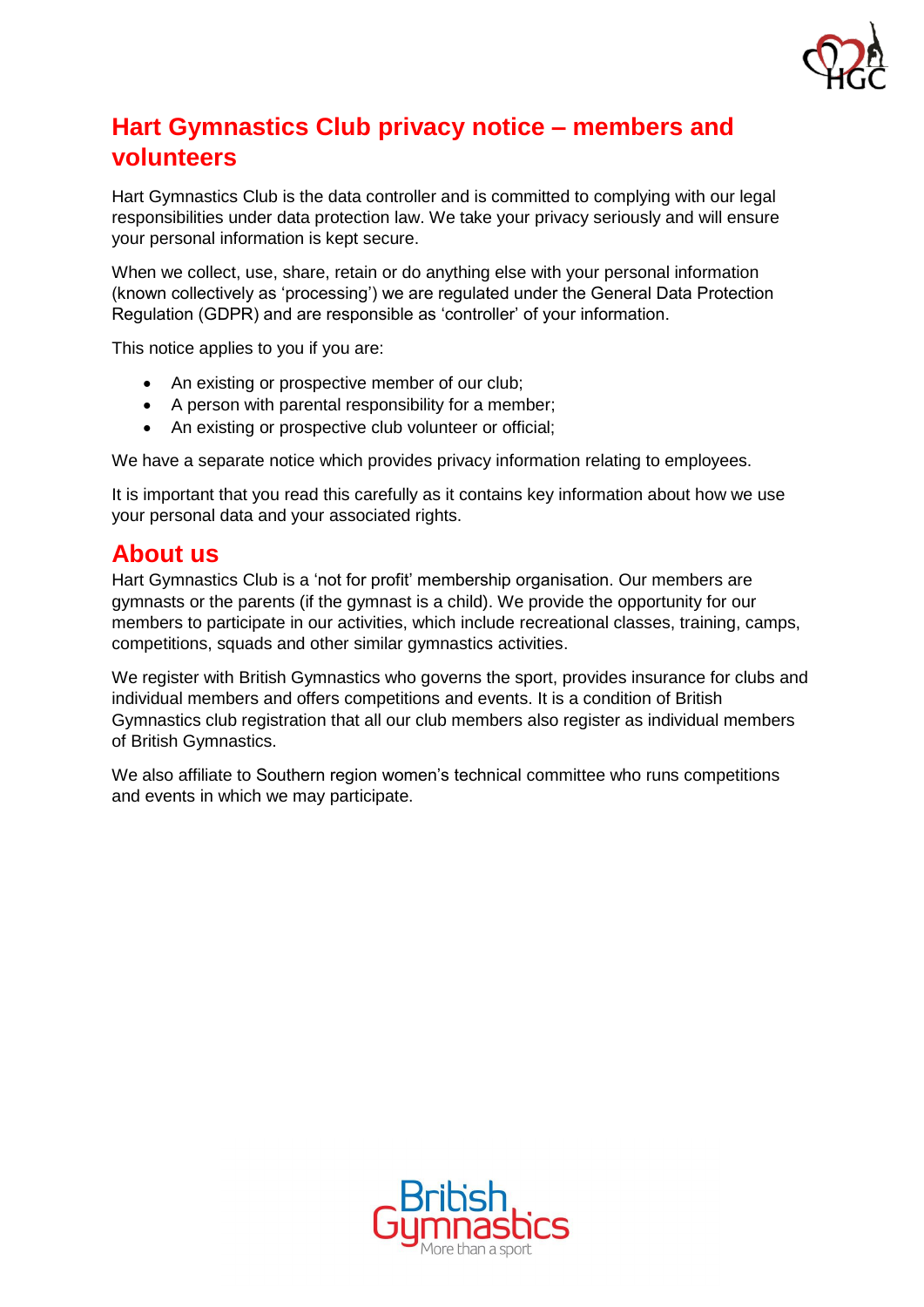

## **Information we collect about you**

The categories of personal information we process includes:

- Contact details\* (gymnast or parent and emergency contacts)
- Gymnast date of birth\*
- Gymnast gender
- Any relevant medical conditions and/or disabilities and additional related information
- Other relevant individual needs for example, information about learning, religious or other support needs.

British Gymnastics collects the above information on our behalf when you join or renew your British Gymnastics membership.

- Any individual risk assessments (gymnasts and others if applicable)
- Details of any reasonable adjustments or steps taken to support your individual needs
- British Gymnastics membership details\* (which are confirmed by British Gymnastics when you join or renew)
- Gymnast attendance and achievement records
- Any communications from, to or relating to you
- Details relating to standards of conduct
- Any accident or incident reports including details of injuries
- IP address, browser identifier and the time of access (if you use our website)
- Bank details (If you are making regular payments to us or we are making payments to you.
- Experience, qualifications, training and confirmation that you have completed a criminal record check (prospective or existing volunteers).

The information marked with an \* above is essential for us to provide your membership. It is your choice whether you provide all the information we have requested but not providing information may affect our ability to meet you or your child's needs and to protect their wellbeing.

If you are a competitive gymnast, we record other information about you to support your training and participation in competition such as:

- Training and technical information
- Lifestyle information
- Nationality (if you are competing at international level)

If you attend an event or trip with the club, we will also collect the following information where relevant:

- Dietary requirements and any other relevant information that we need to know to ensure your needs are met; and
- Passport information if the trip is abroad.

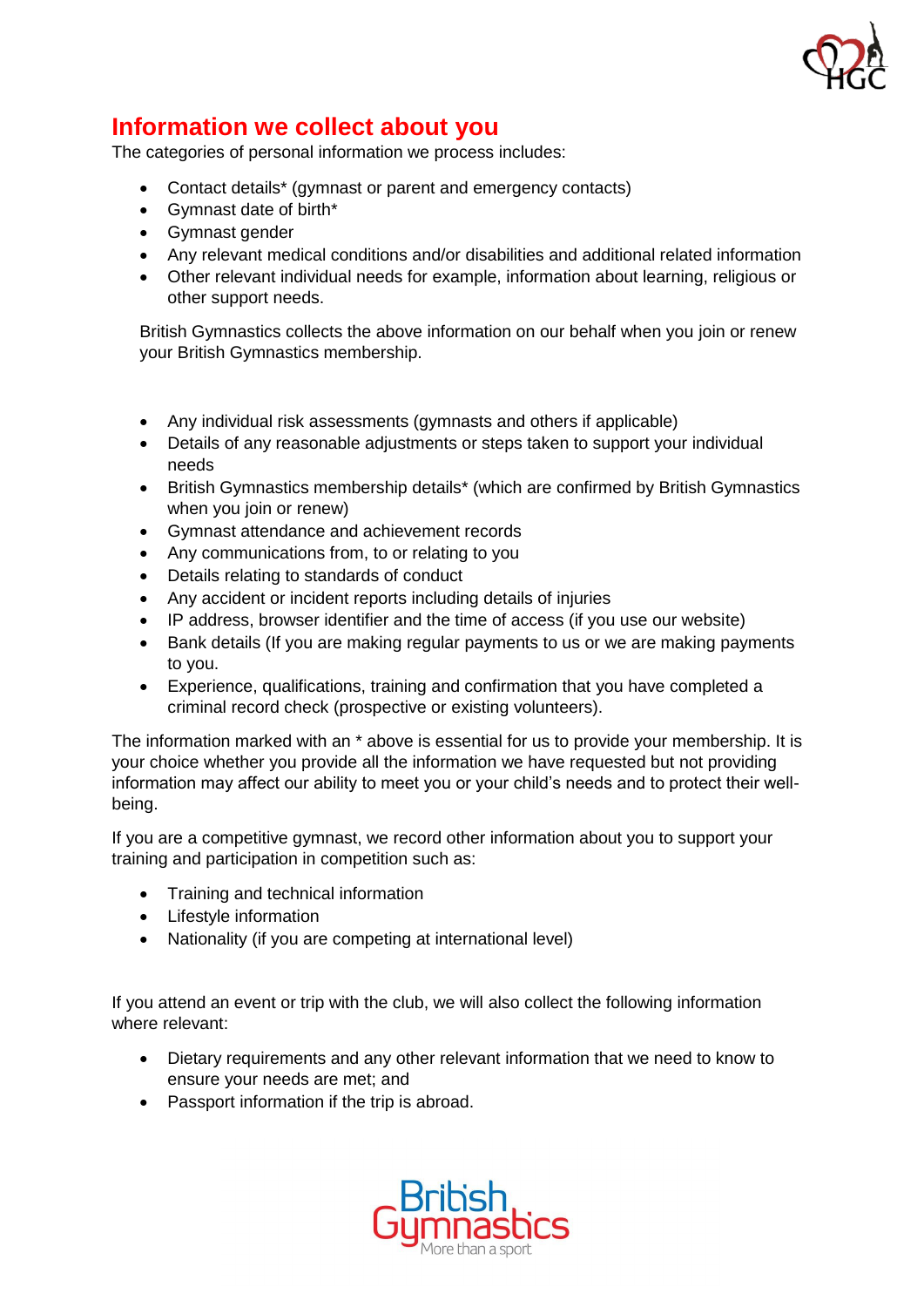

# **Our purposes for processing information about you**

We use the information we hold about you for a variety of purposes which are outlined below. Data protection law requires us to tell you what our legal reason is for each purpose.

### **Contractual purposes**

When you ask us to provide you a service, such as club membership or registration, gymnastics classes, competitions, trips or other activities or you buy a product from us we usually need to use information about you to provide this product or service, for example:

- To contact you to confirm arrangements;
- To notify you about changes to terms and conditions;
- To tell you when it is time to renew membership or re-register for activities
- To process payments or send you receipts required.
- To provide you with the benefits and services to which you have subscribed.

We do so because it is necessary for the performance of a contract.

### **Legal obligations**

We have a duty of care to ensure it is safe for you or your child to take part in gymnastics activity and to keep you/them safe while participating. Some individuals may be at risk of harm from participating in gymnastics activity as a result of a pre-existing condition. It is vital that you let us know if there is any reason why taking part in gymnastic activity may be unsafe prior to participation. With your agreement, we will review any information you provide and undertake risk assessments in consultation with yourself and any appropriate trained professionals e.g. medical consultants. When we ask participants to provide relevant health information such as details of medical conditions, medication needs, allergies or injuries, this is because we have a legal obligation.

If you are selected for a role at the club, we will usually obtain a reference from any appropriate organisation or individual you have nominated.

When you tell us about any special needs such as disabilities or other support information we may use relevant information to comply with our legal obligations under the Equality Act 2010. We will review any information you have provided to help us identify any actions we can take to support inclusion. We may need to ask you for more information to help us to best meet your or your child's needs. We will keep a record of any steps we take to support inclusion.

If you are wishing to volunteer or work for us, we may need to ask you to complete a criminal record check as we have a legal obligation to do so. We jointly control the checking process with British Gymnastics who is responsible for the assessment of any content on the check and will only share information with us where it is appropriate. For example, if you are considered by British Gymnastics to be unsuitable to take on the role, we may share relevant and proportionate information about criminal offences where it is deemed that while you are not considered unsuitable to take on the role, if it is considered necessary for safeguarding purposes.

When we retain information about you, even after you are no longer taking part in gymnastics activity, this is often because we are required to do so by law such as records we are required to keep for business and accounting purposes. Sometimes we are also

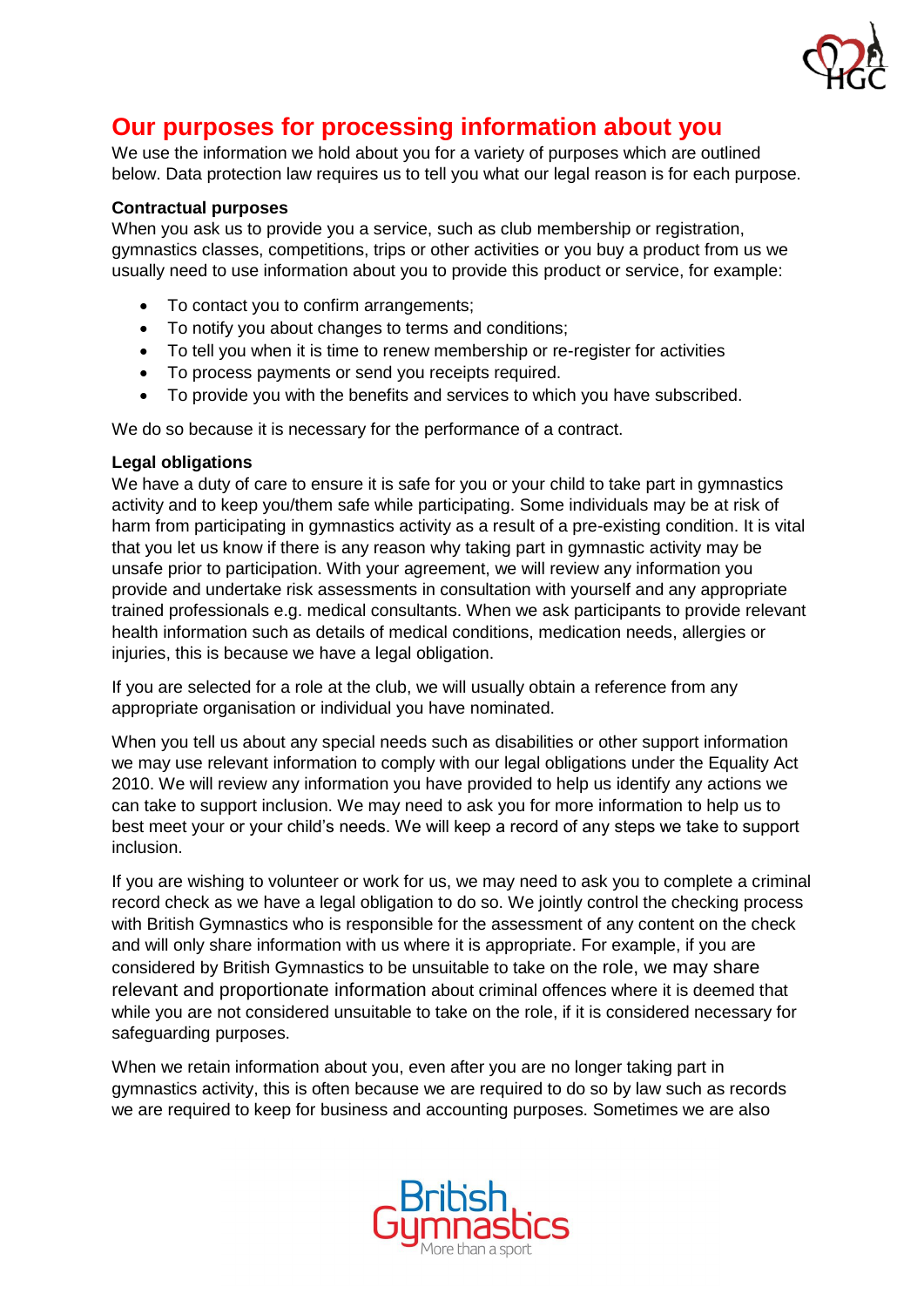

legally obliged to share information about you with third parties. More information it provided below.

### **Legitimate interests**

We rely on legitimate interests for the following purposes:

• **Responding to communications, concerns or complaints and seeking feedback from you about our services.** We will use the information you provide to respond to any comments or questions

you raise and where appropriate to undertake investigations into any complaints or concerns. On occasion, we may contact you to seek your views on the services we provide.

### • **Holding emergency contact information**

When you join the club, we collect contact details. We also ask you to provide an emergency contact which we will only use in exceptional circumstances if we are unable to contact your primary contact e.g. a parent.

• **Maintaining attendance registers, achievement records and waiting lists** For health and safety purposes and club records, we need to maintain a register of those in attendance at training or other club activities.

e.g. records of progress against an award scheme

If there are no places in the club, we can place you on our waiting list and will contact you using the details you provide to inform you when a place is available.

#### • **Entering you into a competition and providing results**

If you wish to take part in a club competition, your information (usually your name, date of birth and gender) will be used to enter you into the appropriate category and your score will be recorded. Results of competitions are normally published on our website.

If you wish to enter a competition organised by another gymnastics body, including British Gymnastics, home country NGB, Regional and County Gymnastics Association we will provide your information to the organiser to enable you to take part in the competition or event that they are organising.

- **Collecting additional information to support a participant attending a club trip** Occasionally we organise residential events or trips. If you or your child registers for one of these events, we will need to collect additional information, that may vary dependent on the specific activities and whether they involve meals and travel. Additional information we require may include passport information and any other relevant information necessary to provide support whilst away from home.
- **Monitoring performance and undertaking fitness assessments** If you or your child are/is a [competitive/elite/squad] gymnast, we will need to collect additional information about you/them. We track and monitor gymnast's performance in training, trials and competition and undertake regular fitness assessments. We

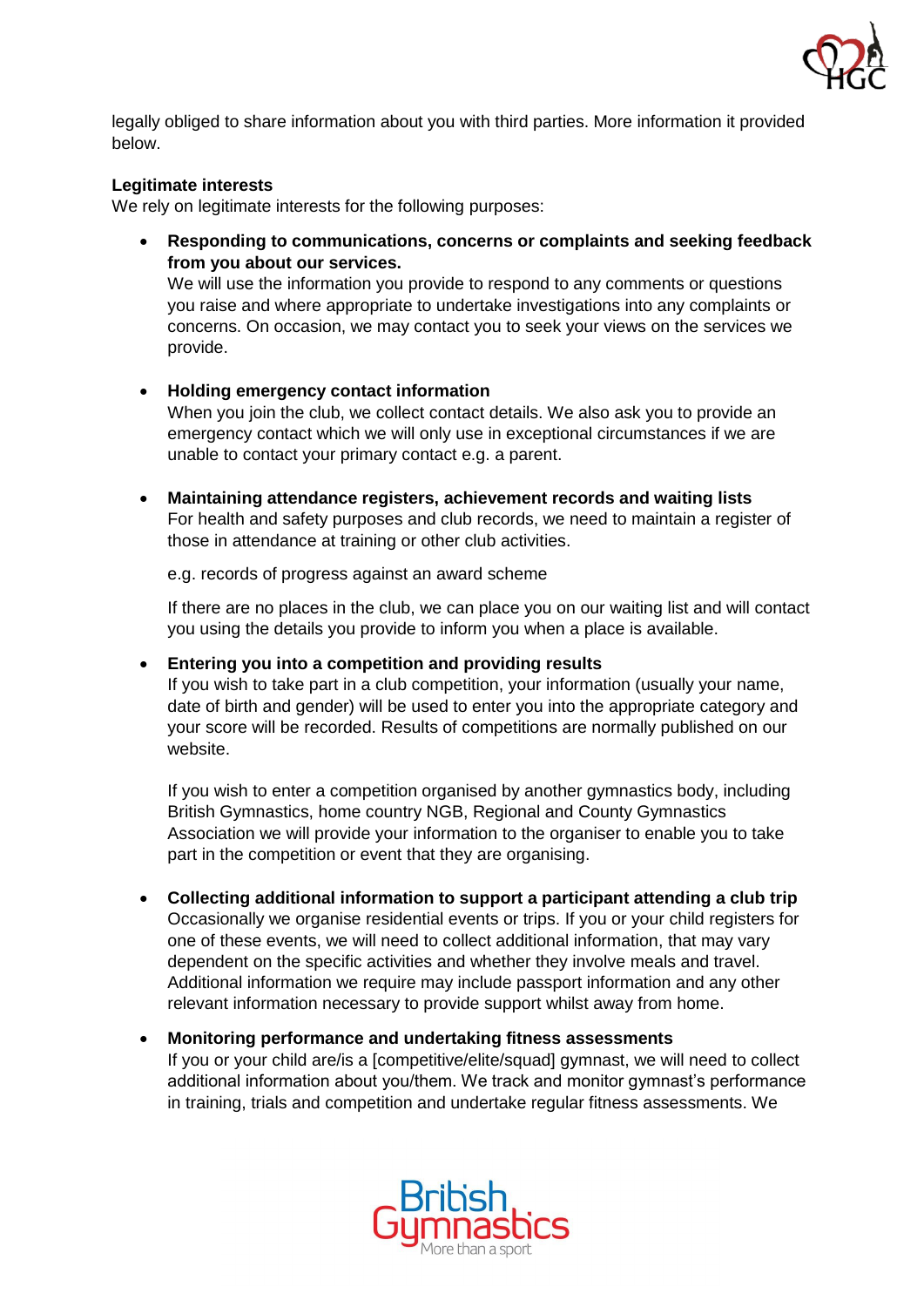

may require additional information about lifestyle and education if you or your child are/is training at an elite level and requires time out of school or lifestyle.

• **To monitor that you have completed any required safeguarding training and criminal record checks**

If you undertake a role where a criminal record check and safeguarding training are required, we will receive confirmation from British Gymnastics if your check is approved and that you have completed the required safeguarding training.

## • **Filming for coaching purposes**

On occasion, we may film gymnasts e.g. during a gymnastics session for coaching purposes. Videos taken at training sessions for individual coaching purposes will not be used for any other purpose without prior consent.

## • **Photography and filming at club events to promote the club**

At our club events such as our annual club competitions and club display, we take photos to promote club activities and may film the event to create a DVD. We publish images on our website, social media account and in our communications. Any images of children will be published in line with British Gymnastics safeguarding policy.

Let us know if you do not wish to be filmed or photographed or do not want your image to be published. While we can usually take steps to prevent you from being photographed or filmed at small club events, please bear in mind that at our large public events, it may be difficult to avoid capturing you in footage. However, we always review all photographs prior to publication and we will ensure any images of you are deleted.

If we are filming or taking photos for any other purpose, we will ask for your consent.

### • **Running and monitoring our club website and social media**

We do not use any tracking or analytics on our website. Your IP address will be logged by our webserver but we would not be able to identify you from this information alone.

### • **Using CCTV for security and crime detection/prevention**

We have carried out a legitimate interest assessment (LIA) to ensure that the above processing is necessary and is carried out in a way that ensures a balance between the club's interests and your individual interests, rights and freedoms with appropriate safeguards, especially to protect the interest of data subjects who are children. We can provide details of these assessments on request.

You have a right to object to the use of your information for any purposes we undertake based on legitimate interests. Further information is provided in the section below on individual rights.

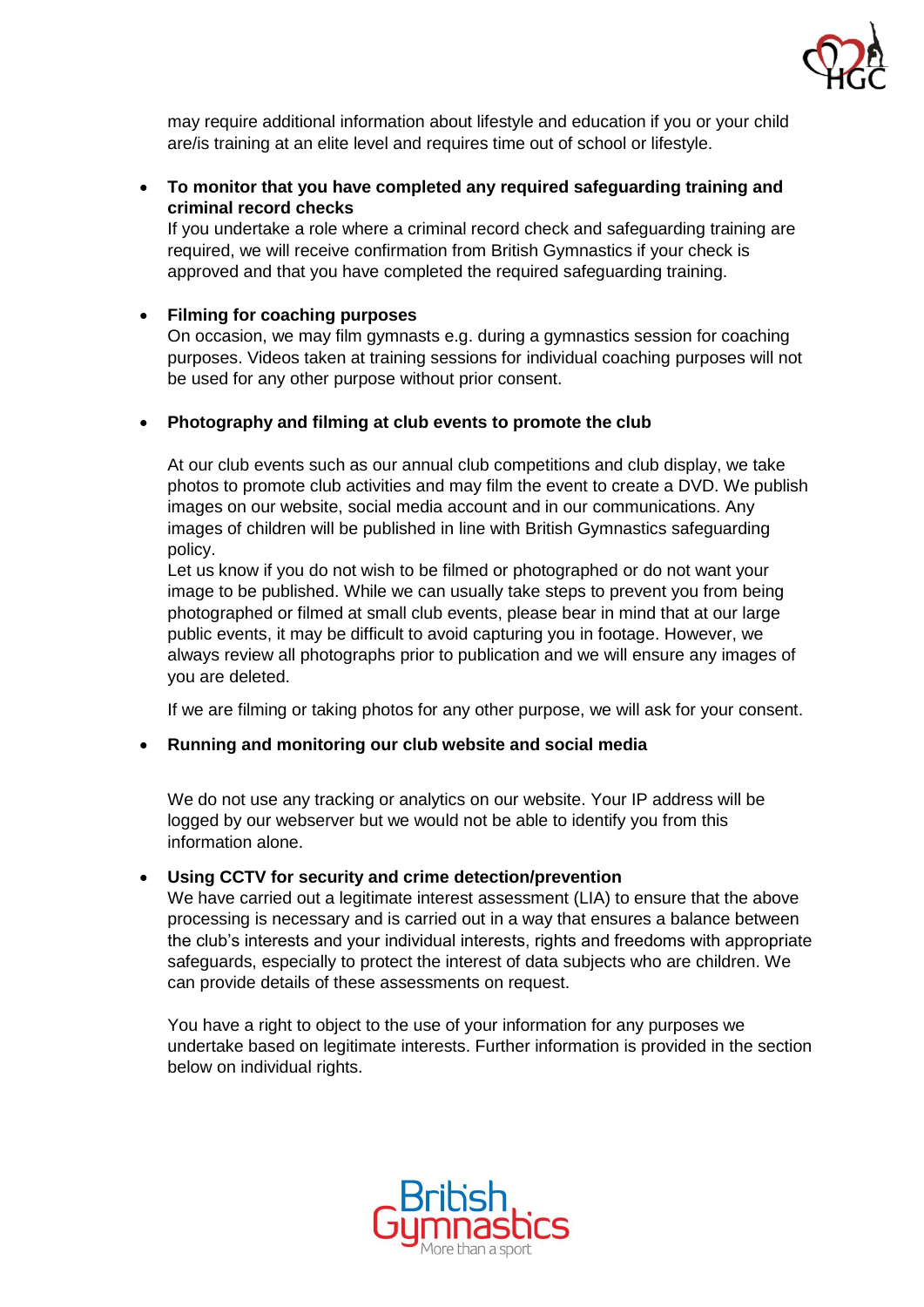

## **Consent**

We rely on consent in the following circumstances:

- **To use your email or telephone numbers for marketing purposes**
- **To take photographs and video at a small club event or training for publication.** With your consent, we may also take photos during training or at club events to promote the club on our website, club social media account and in communications. All film and photos of children will be published in line with our safeguarding policy.

When you have given us your consent for your personal information to be used for a particular purpose, you have the right to withdraw this consent at any time, which you may do by contacting us using the contact details below. If you provided (any) consent(s) for a specific purpose as part of the information you provided on our behalf through the British Gymnastics membership platform, this (these) consents can be withdrawn at any time by logging into your British Gymnastics account. Your withdrawal of consent will not affect any use of the data that was made before you withdrew your consent. We do ask that you email the club to allow us to update our records.

## **Special categories of personal data**

Special categories of personal data are a category of information that is more sensitive and requires greater protection. Some of the information we process falls into this category (e.g. health/medical data or any information you provide to us about a disability or your religion, race or gender identity). It is unlawful for organisations to process this type of information unless an additional legal condition applies. We will only process this type of information if one of the following applies:

- You have given your explicit consent or have made this information public;
- We are required to do so to establish, exercise or defend a legal claim;
- We are required to do so to comply with employment or social security or social protection law;
- Legitimate activities of a 'not for profit' organisation;
- There is a substantial public interest in doing so; or
- It is in your vital interests and you are unable to provide consent e.g. if you are unconscious or do not have sufficient mental capacity.

## **Marketing**

With your consent, we will send you our newsletter and other information about our activities, services and products that we think might be of interest to you based on our age, interests and experience. We will send you this information by email.

You can ask us to stop sending you this information at any point by responding to the relevant communication with the word 'STOP' It may take up to 21 days for this to take place.

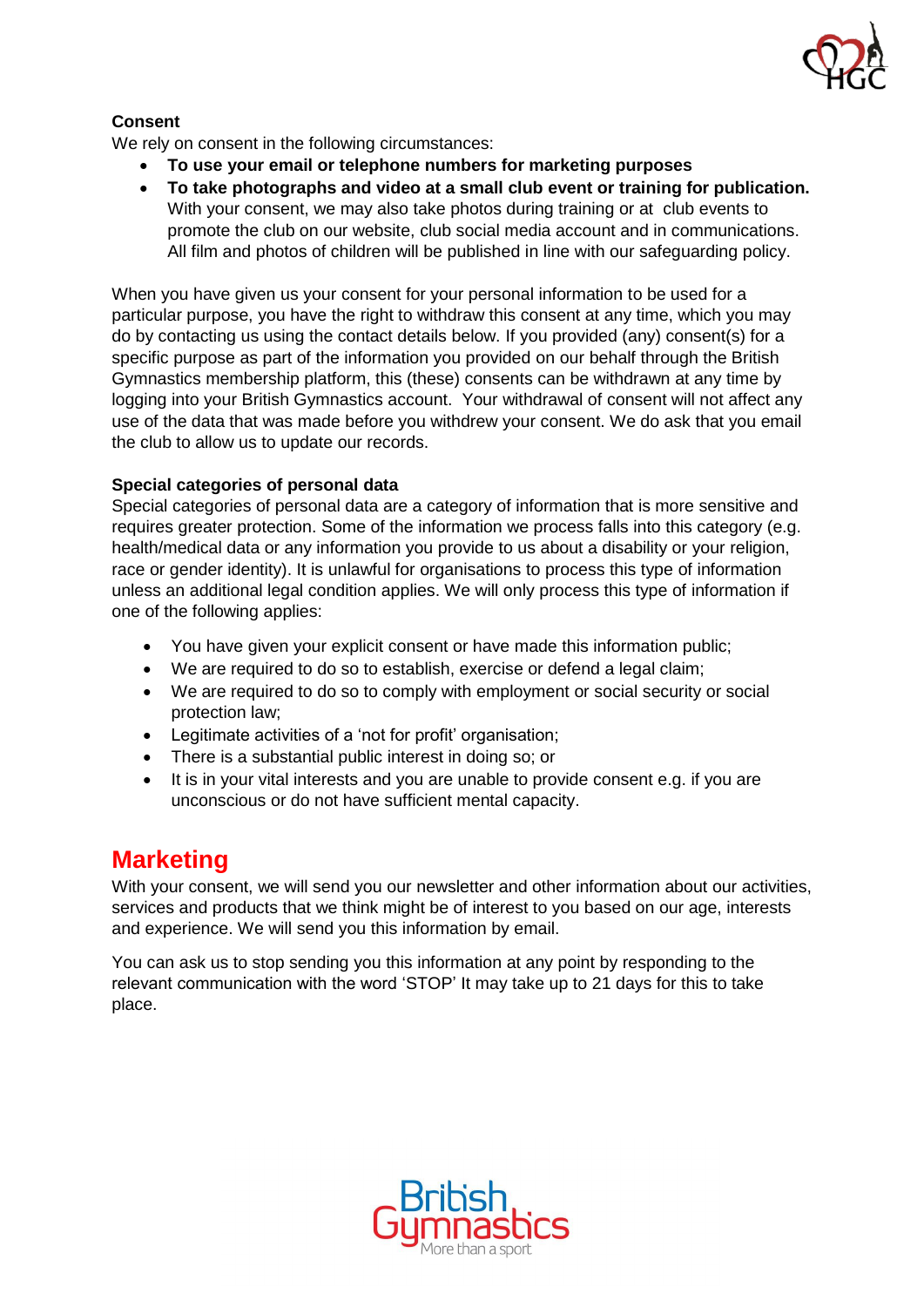

# **Why we share information about you**

We have a legitimate interest in sharing your personal information with British Gymnastics to ensure the sport is safe and well-governed and where relevant to access support and advice.

We may also be required to share your personal information in the following reasons:

- Complying with legal and/or regulatory responsibilities We may be required to share information with bodies such as Her Majesty's Revenue & Customs (HMRC), Health & Safety Executive (HSE), Police and Information Commissioner's Office (ICO). We may also share information with other organisations to safeguard children. Any information that is shared will be strictly limited to what is required to ensure children are protected from harm and will be carried out in accordance with the law and relevant government guidance.
- Insurance
- Obtaining legal or professional advice
- Obtaining a service from a third party All service providers are contractually required to ensure your information is secure and cannot use this information for their own purposes. Where we are required to share information with them to provide the service, we only disclose information that is strictly necessary to deliver the service.

Except for the above, will only share your information with any other third parties with your prior agreement.

# **Transfers of data out of the EEA**

We will not transfer or store your personal data outside the UK or the European Economic Area (EEA).

Please contact us using the contact details in this notice if you would like further information about why transfers to the above countries are permitted under GDPR.

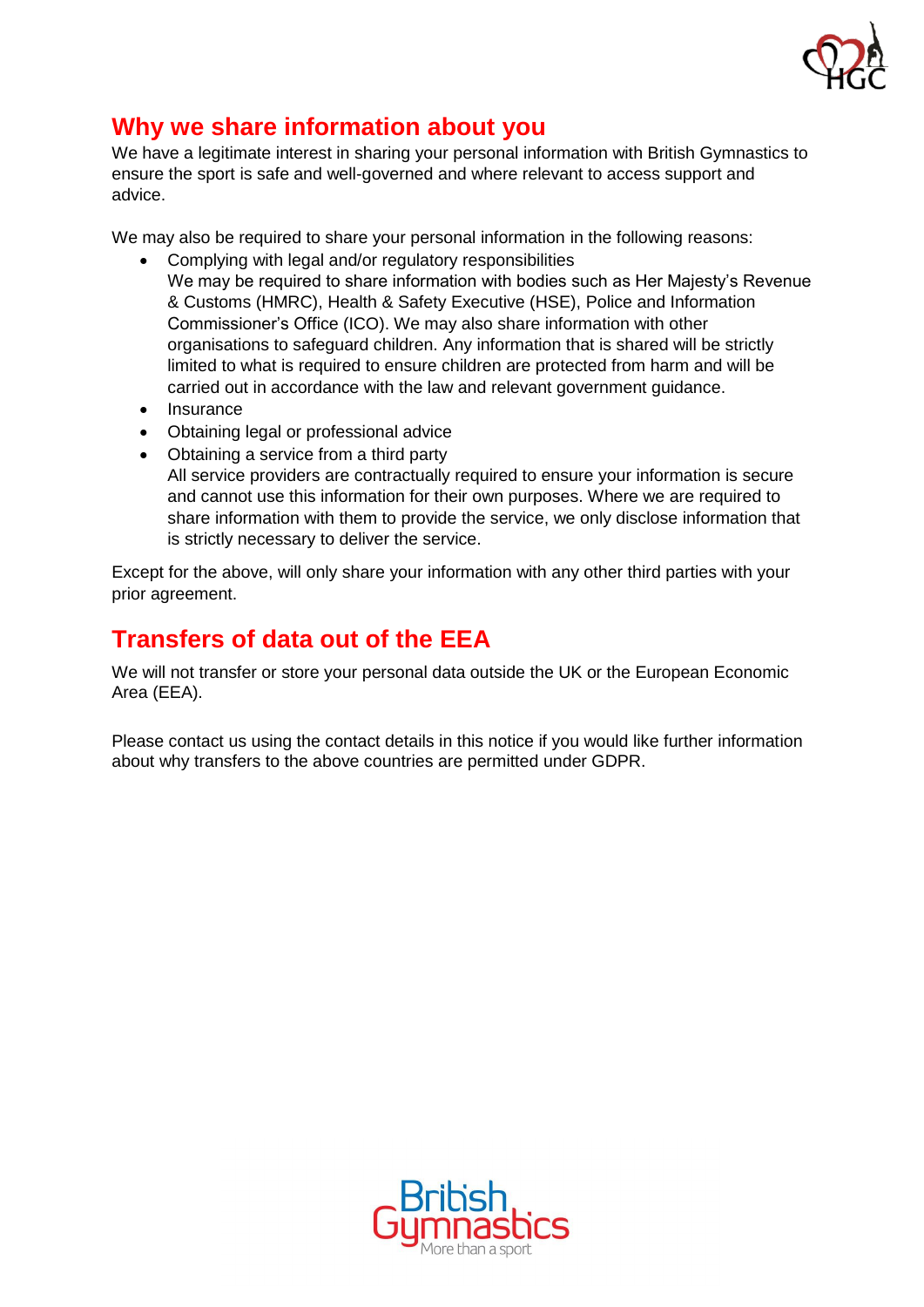

# **Individual rights**

You have important rights under data protection law. In summary these include:

- **To be informed about how your information is processed** (set out above)
- **To access any personal data held about you**

You have the right to access the personal information we hold about you. You can log in to 'My Account' at any time to view/amend/delete the information we hold about you that has been collected by the British Gymnastics system. You can also request a copy of any other information we hold by writing to us using the contact details below.

• **To have your data rectified if it is inaccurate**

If you think that any of the information we hold is inaccurate, you can ask that corrections are made. We will either make the requested amendments or provide an explanation as to why we are not making changes

• **To have your data deleted (except if there is a valid lawful reason to retain it)** If you do not renew your membership or cease to have a relationship with the club, we will delete any information you provided within [two years] except for any financial/accounting records which need to be retained for six years in line with UK tax law. Additional information that has been provided solely for the purpose of participating in a specific activity will be deleted after the event

Video footage that has only been taken for coaching purposes will be retained only for as long as it is required for that purpose and in most cases, will be deleted within one month.

Photographs and other video footage captured for promotional purposes will be retained for up to 5 years old. After this time, they will be deleted unless we consider them to be of public interest and should consequently be archived for historical purposes. Where images have been published on social media, these platform providers may continue to process your data after the retention period has lapsed.

CCTV footage will be deleted within [one month] unless it is required to prevent or detect a crime.

You have a right to request the deletion of your information in advance of the above retention periods. We will delete this information unless there is a lawful reason for the information to be retained.

• **To have your information restricted or blocked from processing**

If you object to processing, we will restrict the processing of your information for the purpose to which you are objecting whilst we review your objection.

• **To portability** 

If you wish to move to another club, you can transfer your information to another club registration by logging into 'My Account' on the British Gymnastics system. Alternatively, if you wish to leave the club, the information you provided on behalf of our club will be archived on the British Gymnastics system for 60 days and will be deleted after this has lapsed. During this period, you can transfer your information to another club. This may be limited to your club membership